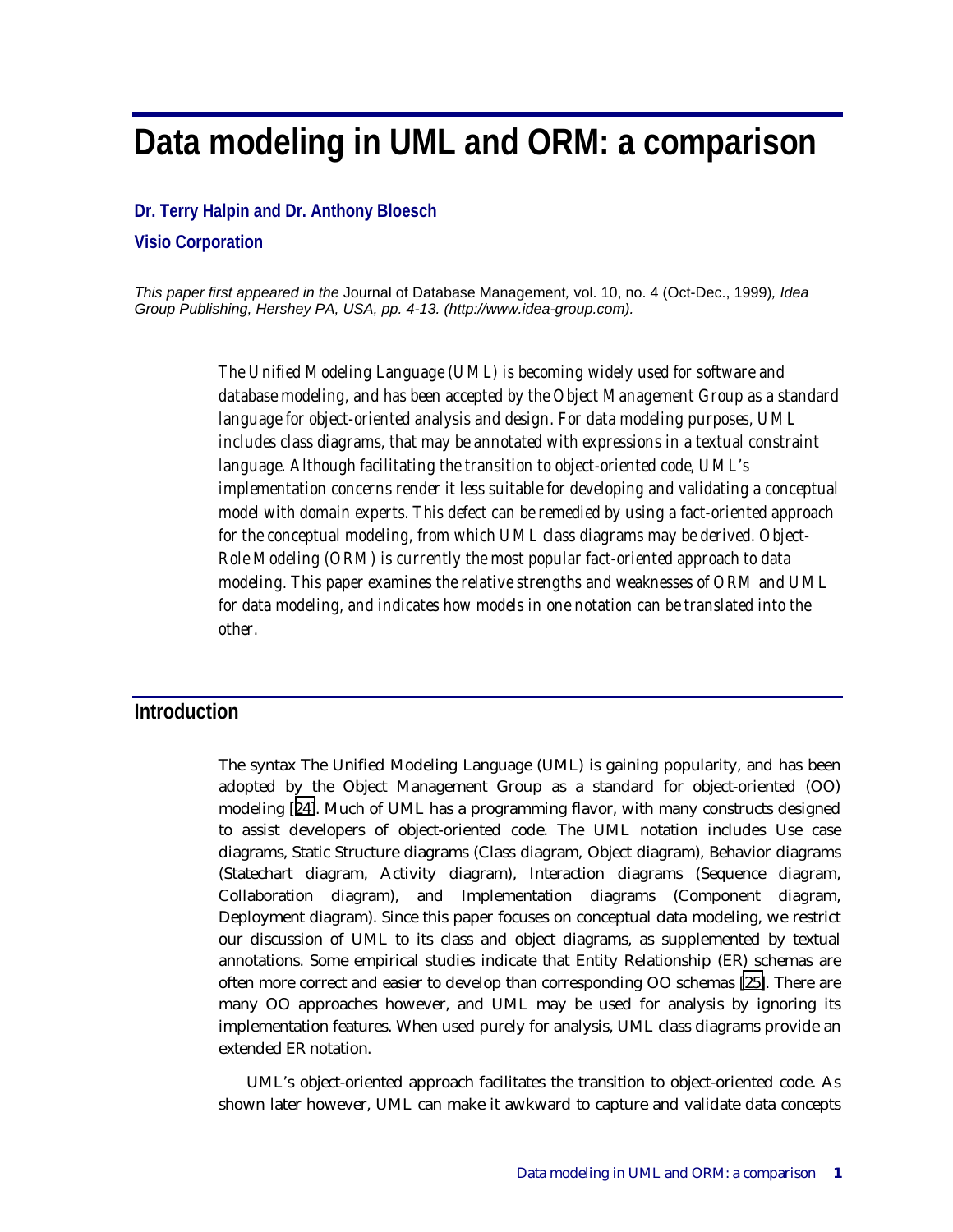and business rules with domain experts, and to cater for structural changes in the application. These problems can be remedied by using a fact-oriented approach where communication takes place in simple sentences, each sentence type can easily be populated with multiple instances, and attributes are eschewed in the base model. Object Role Modeling (ORM) is a fact-oriented approach that harmonizes well with UML, since both approaches provide direct support for roles, n-ary associations and objectified associations. ORM pictures the world simply in terms of objects (entities or values) that play roles (parts in relationships). For example, you are now playing the role of reading, and this paper is playing the role of being read. Overviews of ORM may be found in [\[13,](#page-16-0) [14, 15\]](#page-16-0) and a detailed treatment in [\[12\]](#page-16-0).

The following section discusses criteria for evaluating the suitability of a conceptual modeling language. These design principles are then used to examine the relative strengths and weaknesses of UML and ORM for data modeling, focusing first on the data structures, and then moving on to constraints, outlining how models in one notation can be translated into the other. We then evaluate textual language support for constraints, derivation rules and queries. The conclusion summarizes the main points and identifies topics for future research.

# **Conceptual modeling language criteria**

A modeling method comprises both a language and a procedure to guide modelers in using the language to construct models. A language has associated syntax (marks), semantics (meaning) and pragmatics (use). Written languages may be graphical (diagrams) and/or textual. The terms "abstract syntax" and "concrete syntax" are sometimes used to distinguish underlying concepts (e.g. class) from their representation (e.g. named rectangle). Conceptual modeling portrays the application domain at a high level, using terms and concepts familiar to the application users, ignoring logical and physical level aspects (e.g. the underlying database or programming structures used for implementation) and external level aspects (e.g. what screen forms will be used for data entry). The following criteria drawn from various sources [e.g. [4,](#page-15-0) [19,](#page-16-0) [20,](#page-16-0) [22\]](#page-16-0) provide a basis for evaluating conceptual modeling languages.

- **Expressibility**
- Clarity
- Validation mechanisms
- Abstraction mechanisms

• Semantic stability

- Formal foundation
- 
- Semantic relevance

The expressibility of a language is a measure of what it can be used to say. Ideally, a conceptual language should be able to completely model all details about the application domain that are conceptually relevant. This is called the 100% Principle [\[22\]](#page-16-0). ORM is a method for modeling and querying an information system at the conceptual level, and for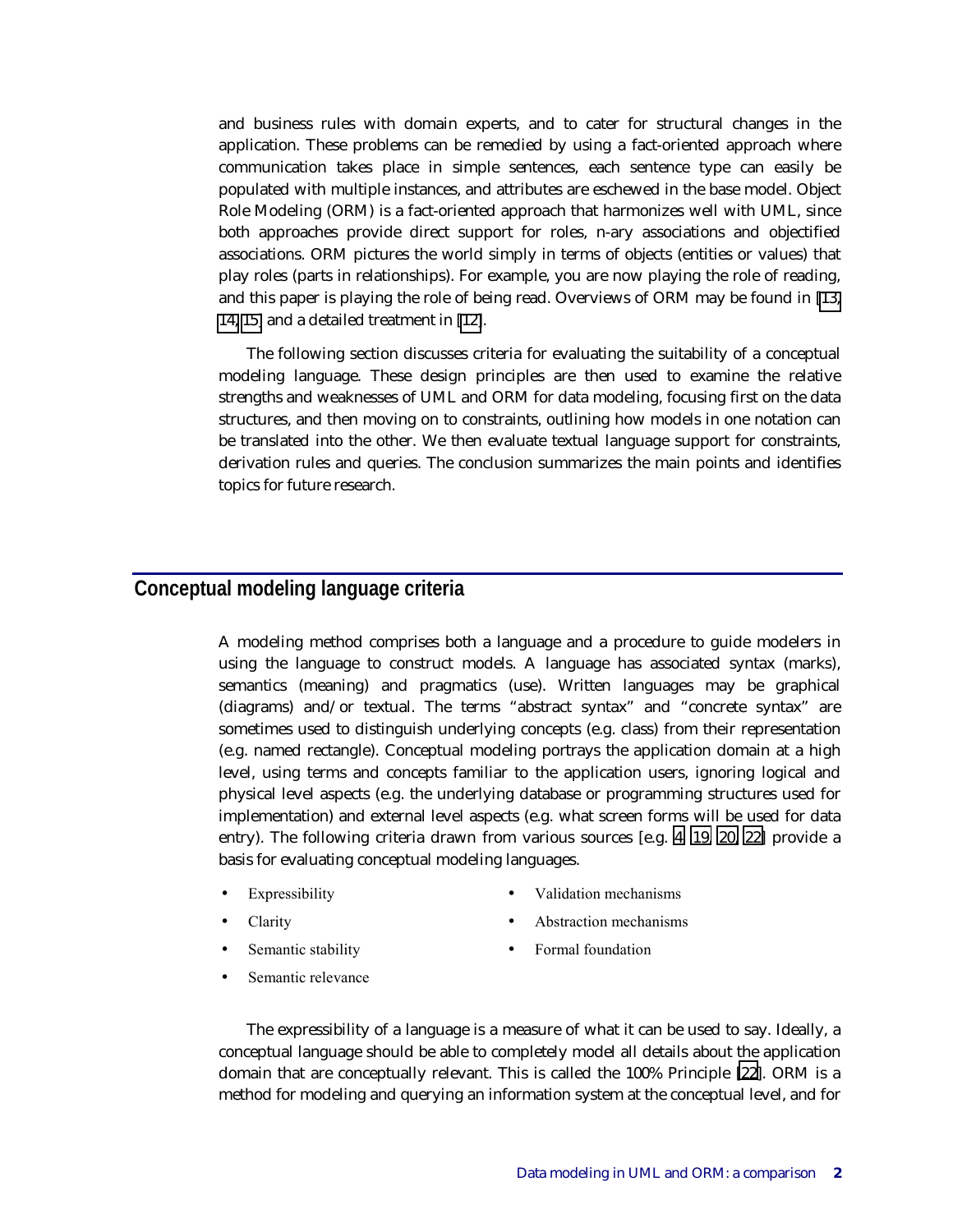mapping between conceptual and logical levels. Although various ORM extensions have been proposed for object-orientation and dynamic modeling [e.g. [1,](#page-15-0) [7,](#page-15-0) [21\]](#page-16-0), the focus of ORM is on data modeling, since the data perspective is more stable and it provides a formal foundation on which operations can be defined. In this sense, UML is generally more expressive than standard ORM, since its use case, behavior and implementation diagrams model aspects beyond static structures. An evaluation of such additional modeling capabilities of UML and ORM extensions is beyond the scope of this paper. We show later that ORM diagrams are graphically more expressive than UML class diagrams.

The clarity of a language is a measure of how easy it is to understand and use. To begin with, the language should be unambiguous. Ideally, the meaning of diagrams or textual expressions in the language should be intuitively obvious. At a minimum, the language concepts and notations should be easily learnt and remembered. Semantic stability is a measure of how well models or queries expressed in the language retain their original intent in the face of changes to the application. The more changes one is forced to make to a model or query to cope with an application change, the less stable it is. Semantic relevance requires that only conceptually relevant details need be modeled. Any aspect irrelevant to the meaning (e.g. implementation choices, machine efficiency) should be avoided. This is called the conceptualization principle [\[22\]](#page-16-0).

Validation mechanisms are ways in which domain experts can check whether the model matches the application. For example, static features of a model may be checked by verbalization and multiple instantiation, and dynamic features may be checked by simulation. Abstraction mechanisms allow unwanted details to be removed from immediate consideration. This is very important with large models (e.g. wall-size schema diagrams). ORM diagrams tend to be more detailed and larger than corresponding UML models, so abstraction mechanisms are often used. For example, a global schema may be modularized into various scopes or views based on span or perspective (e.g. a single page of a data model, or a single page of an activity model). Successive refinement may be used to decompose higher level views into more detailed views. Tools can provide additional support (e.g. feature toggles, layering, and object zoom). Such mechanisms can be used to hide and show just that part of the model relevant to a user's immediate needs [[12,](#page-16-0) [6\]](#page-15-0). With minor variations, these techniques can be applied to both ORM and UML. ORM also includes an attribute abstraction procedure to generate an ER diagram as a view.

A formal foundation is needed to ensure unambiguity and executability (e.g. to automate the storage, verification, transformation and simulation of models), and allow formal proofs of equivalence and implication between alternative models [\[17\]](#page-16-0). Although ORM's richer, graphical constraint notation provides a more complete diagrammatic treatment of schema transformations, use of textual constraint languages can partly offset this advantage. For their data modeling constructs, both UML and ORM have an adequate formal foundation. Since ORM and UML are roughly comparable with regard to abstraction mechanisms and formal foundations, our following evaluation focuses on the criteria of expressibility, clarity, stability, relevance and validation.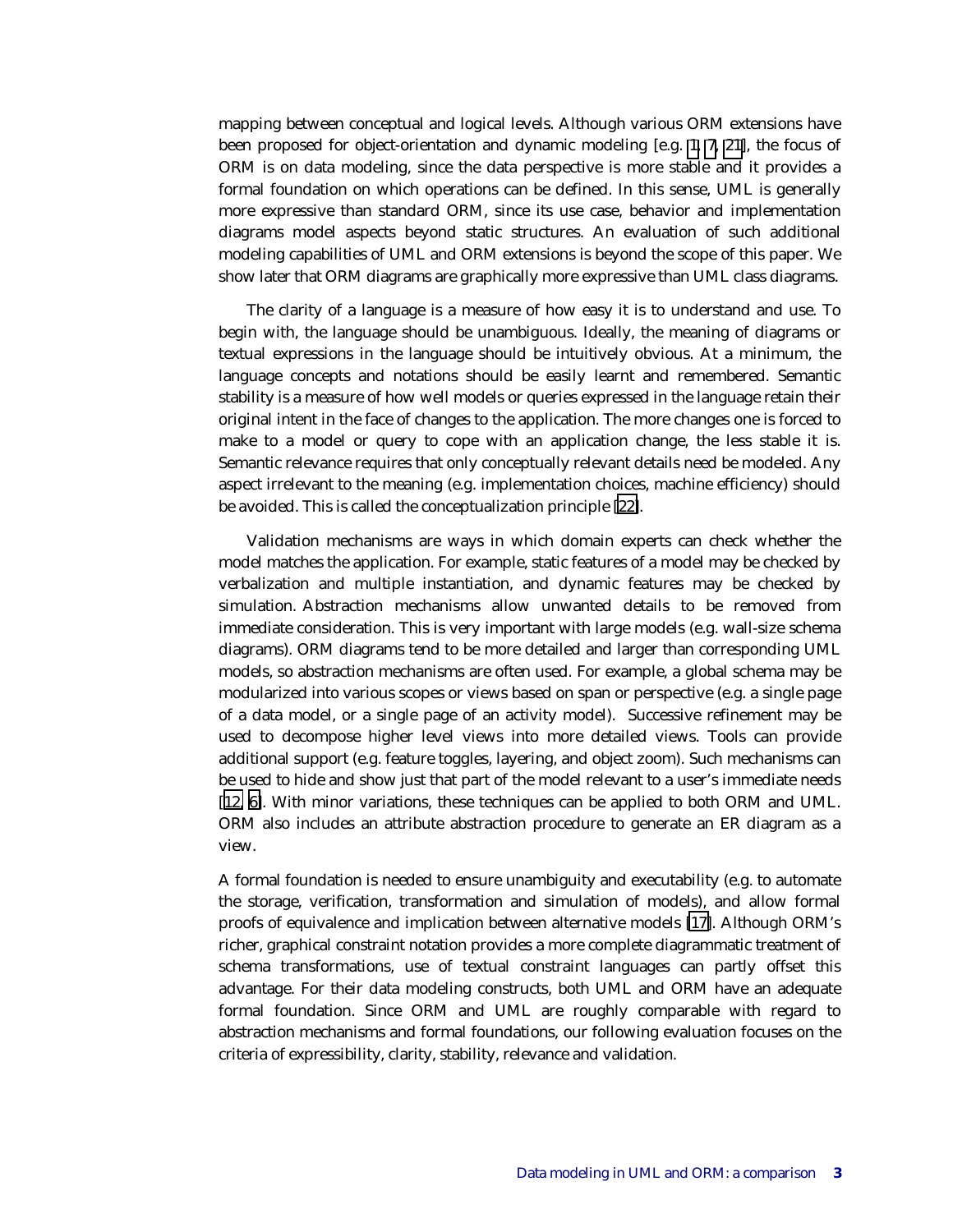## **Data structures**

Table 1 summarizes the main correspondences between conceptual data modeling concepts in ORM and UML. In this section we consider the left half of the table. In UML and ORM, objects and data values are both instances. Each object is a member of at least one type, known as class in UML and an object type in ORM. ORM classifies objects into entities (UML objects) and values (UML data values—constants such as character strings or numbers).

In UML, entities are identified by oids, but in ORM they must have a reference scheme for human communication (e.g. employees might be referenced by social security numbers). UML classes must have a name, and may also have attributes, operations (implemented as methods) and play roles. ORM object types must have a name and play roles. Since our focus is on the data perspective, we avoid any detailed discussion of operations, except to note that some of these may be handled in ORM as derived relationship types. A relationship instance in ORM is called a link in UML (e.g. Employee 101 works for Company 'Visio'). A relationship type in ORM is called an association in UML (e.g. Employee works for Company). Object types in ORM are depicted as named ellipses, and simple reference schemes may be abbreviated in parentheses below the type name. Classes in UML are depicted as named rectangles to which attributes and operations may be added.

| Data instances/structures     |                             | <b>Constraints</b>                        |                                 |
|-------------------------------|-----------------------------|-------------------------------------------|---------------------------------|
| <b>ORM</b>                    | <b>UML</b>                  | <b>ORM</b>                                | <b>UML</b>                      |
| Entity                        | Object                      | Internal uniqueness                       | Multiplicity of $.1 \S$         |
| Value                         | Data value                  | External uniqueness                       | — { use qualified assoc. $\S$ } |
| Object                        | Object or Data value        | Simple mandatory role                     | Multiplicity of 1               |
| Entity type                   | Class                       | Disjunctive Mandatory role                |                                 |
| Value type                    | Data type                   | Frequency: internal; external             | Multiplicity $\S$ ; —           |
| Object type                   | Class or Data type          | Value                                     | Enumeration, and textual        |
| $-$ { use relationship type } | Attribute                   | Subset and Equality                       | Subset $\S$                     |
| Unary relationship type       | - { use Boolean attribute } | Exclusion                                 | Or-constraint $\S$              |
| 2+-ary relationship type      | Association                 | Subtype link and definition               | Subclass discriminator etc. §   |
| 2+-ary relationship instance  | Link                        | Ring constraints                          |                                 |
| Nested object type            | Association class           | Join constraints                          |                                 |
| Co-reference                  | Qualified association $\S$  | Object cardinality                        | Class multiplicity              |
|                               |                             | $\overline{-}$ { use unique and mand. § } | Aggregation/composition         |
|                               |                             |                                           | Defaults/changeability          |
|                               |                             | <b>Textual constraints</b>                | Textual constraints             |

**Table 1** Basic correspondence between ORM and UML conceptual concepts for data models

§ = incomplete coverage of corresponding concept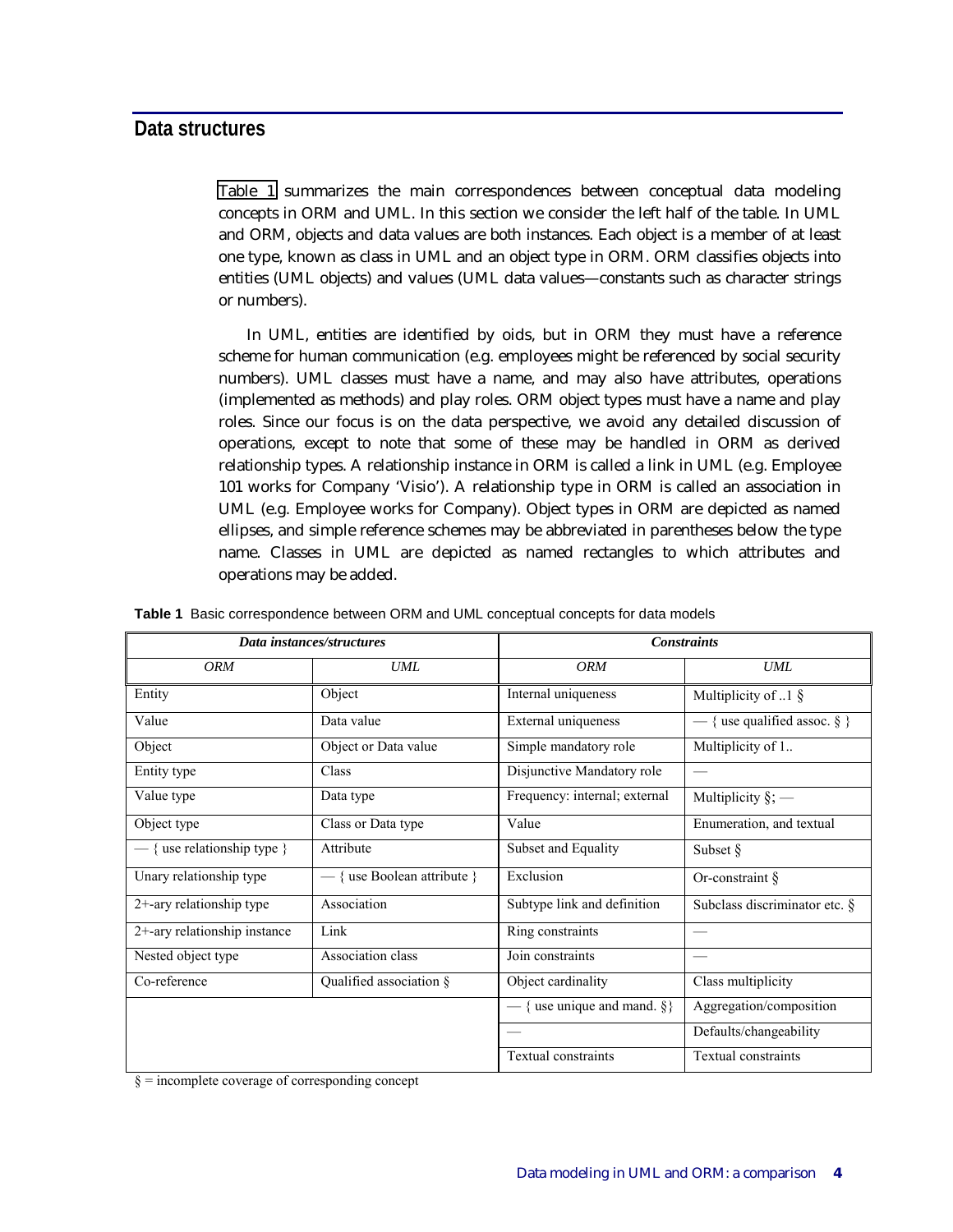Apart from object types, the only data structure in ORM is the relationship type. In particular, attributes are not used at all in base ORM. This is a fundamental difference between ORM and UML (and ER for that matter). Wherever an attribute is used in UML, ORM uses a relationship instead. The advantages of this are not fully recognized, despite debates in the past over the issue [e.g. [9\]](#page-16-0). Firstly, attribute-free models and queries are more stable, because they are free of changes caused by attributes evolving into other constructs (e.g. associations), or vice versa. For example, suppose we model car as an attribute of Employee. If we later decide that employees may drive many cars, we need to replace this attribute by an association (Employee drives Car) or a multi-valued attribute (cars). If we decide to record data about cars (e.g. carmodel) a Car class must be introduced. If attributes are replaced, queries and constraints based on them also need replacing. Since we can't be sure about our future modeling needs, use of attributes in the base model decreases semantic stability.

An ORM model is essentially a connected network of object types and relationship types. The object types are the semantic domains that glue things together, and are always visible. This connectedness reveals relevant detail and enables ORM models to be queried directly, traversing through object types to perform conceptual joins [\[5\]](#page-15-0). In addition, attribute-free models are easy to populate with multiple instances, facilitate verbalization (in sentences), are simpler and more uniform, avoid arbitrary modeling decisions, and facilitate constraint specification (see later).

Attributes however have two advantages: they often lead to a more compact diagram, and they can simplify arithmetic derivation rules (see later). For this reason, ORM includes algorithms for dynamically generating attribute-based diagrams as views [[6,](#page-15-0) [12\]](#page-16-0). These algorithms assign different levels of importance to object types depending on their current roles and constraints, redisplaying minor fact types as attributes of the major object types. Elementary facts are the fundamental conceptual units of information, are uniformly represented as relationships, and how they are grouped into structures is not a conceptual issue. Apart from standard ORM, the OSM modeling method also rejects the use of attributes because of their inherent instability [[8\]](#page-15-0).

ORM allows relationships of any arity (number of roles), each with at least one reading or predicate name. An n-ary relationship may have up to n readings (one starting at each role), to more naturally verbalize constraints and navigation paths in any direction. ORM also allows role names to be added. A predicate is an elementary sentence with holes in it for object terms. These object holes may appear at any position in the predicate (mixfix notation), and are denoted by an ellipsis "…" if the predicate is not infixbinary. In support of our clarity criterion, mixfix notation enables natural verbalization of sentences in any language (e.g. in Japanese, verbs come at the end of sentences). ORM includes procedures to assist in the creation and transformation of models. A key step in its design procedure is the verbalization of relevant information examples, such as sample reports expected from the system. These "data use cases" are in the spirit of UML use cases, except the focus is on the underlying data.

ORM sentence types (and constraints) may be specified either textually or graphically. Both are formal, and can be automatically transformed into the other. In an ORM diagram, roles appear as boxes, connected by a line to their object type. A predicate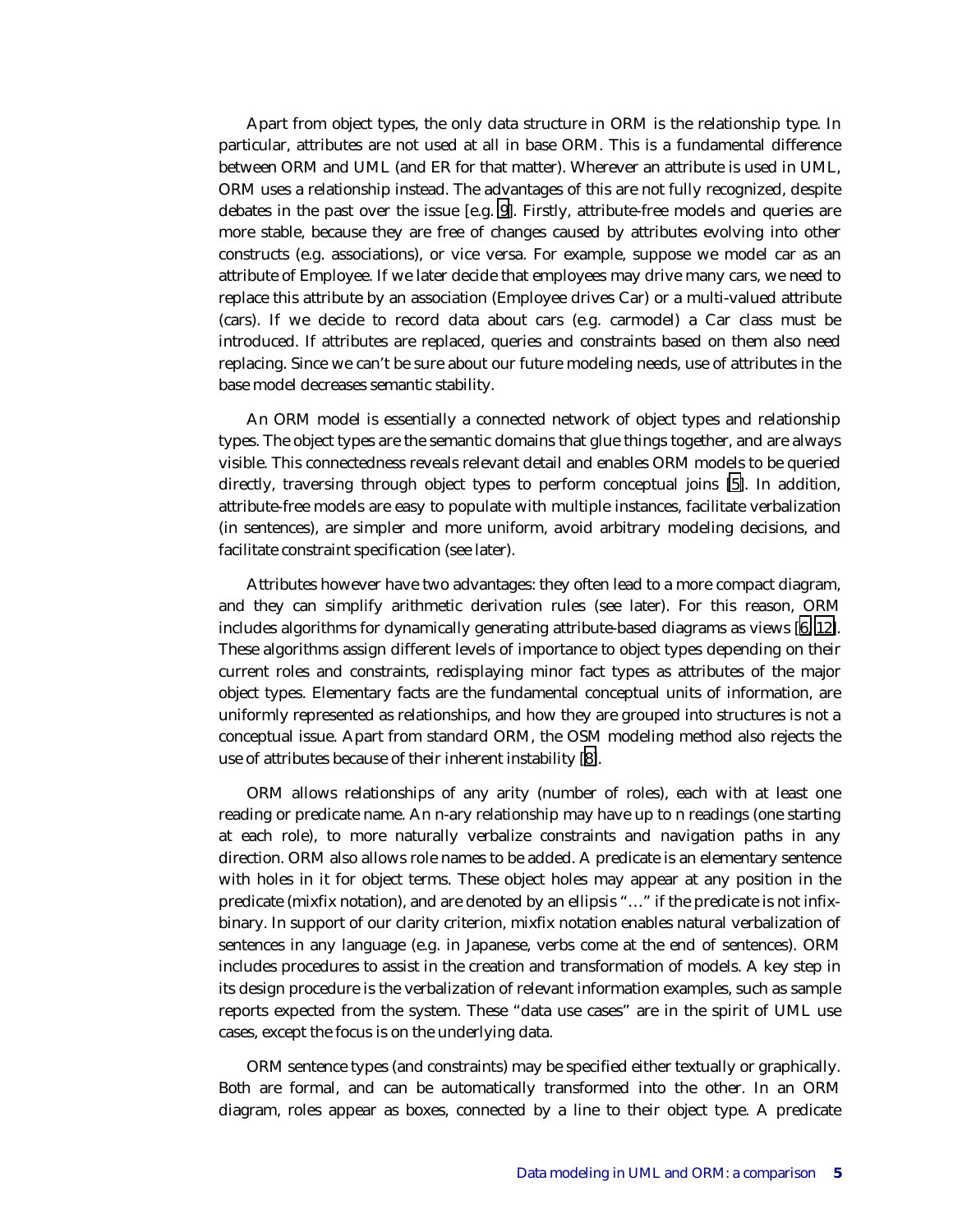<span id="page-5-0"></span>appears as a named, contiguous sequence of role boxes. Since these boxes are set out in a line, fact types may be conveniently populated with tables holding multiple fact instances, one column for each role. This allows all fact types and constraints to be validated by verbalization as well as sample populations. Communication between modeler and domain expert takes place in a familiar language, backed up by population checks.

UML uses Boolean attributes instead of unary relationships, but allows relationships of all other arities. Each association may be given at most one name. Binary associations are depicted as lines between classes, with higher arity associations depicted as a diamond connected by lines to the classes. Roles are simply association ends, but may optionally be named. Verbalization into sentences is possible only for infix binaries, and then only by naming the association with a predicate name (e.g. "employs") and using an optional marker " $\rightarrow$ " to denote the direction. Since roles for ternaries and higher arity associations are not on the same line, directional verbalization is ruled out. This non-linear layout also makes it impractical to conveniently populate associations with multiple instances. Add to this the impracticality of displaying multiple populations of attributes, and it is clear that class diagrams do not facilitate population checks (e.g. see later discussion of [Figure 3](#page-7-0) and [Figure 4](#page-8-0)). UML does provide object diagrams for instantiation, but these are convenient only for populating with a single instance. Hence, "the use of object diagrams is fairly limited" ([\[24\]](#page-16-0)). We conclude that ORM surpasses UML on the validation mechanism criterion.

Both UML and ORM allow associations to be objectified as first class object types, called association classes in UML and nested object types in ORM. UML requires the same name to be used for the association and the association class, impeding natural verbalization, in contrast to ORM nesting based on linguistic nominalization (a verb phrase is objectified by a noun phrase). UML allows objectification of n:1 associations. Currently ORM forbids this except for 1:1 cases, since attached roles are typically best viewed as played by the object type on the "many" end of the association [\[11\]](#page-16-0). However, ORM could be relaxed to allow this, with its mapping algorithms adding a pre-processing step to re-attach roles and adjust constraints internally. In spite of identifying association classes with their underlying association, UML displays them separately, making the connection by a dashed line. In contrast, ORM intuitively envelops the association with an object type frame (see Figure 1).



**Figure 1:** Writing is depicted as an objectified association in UML and ORM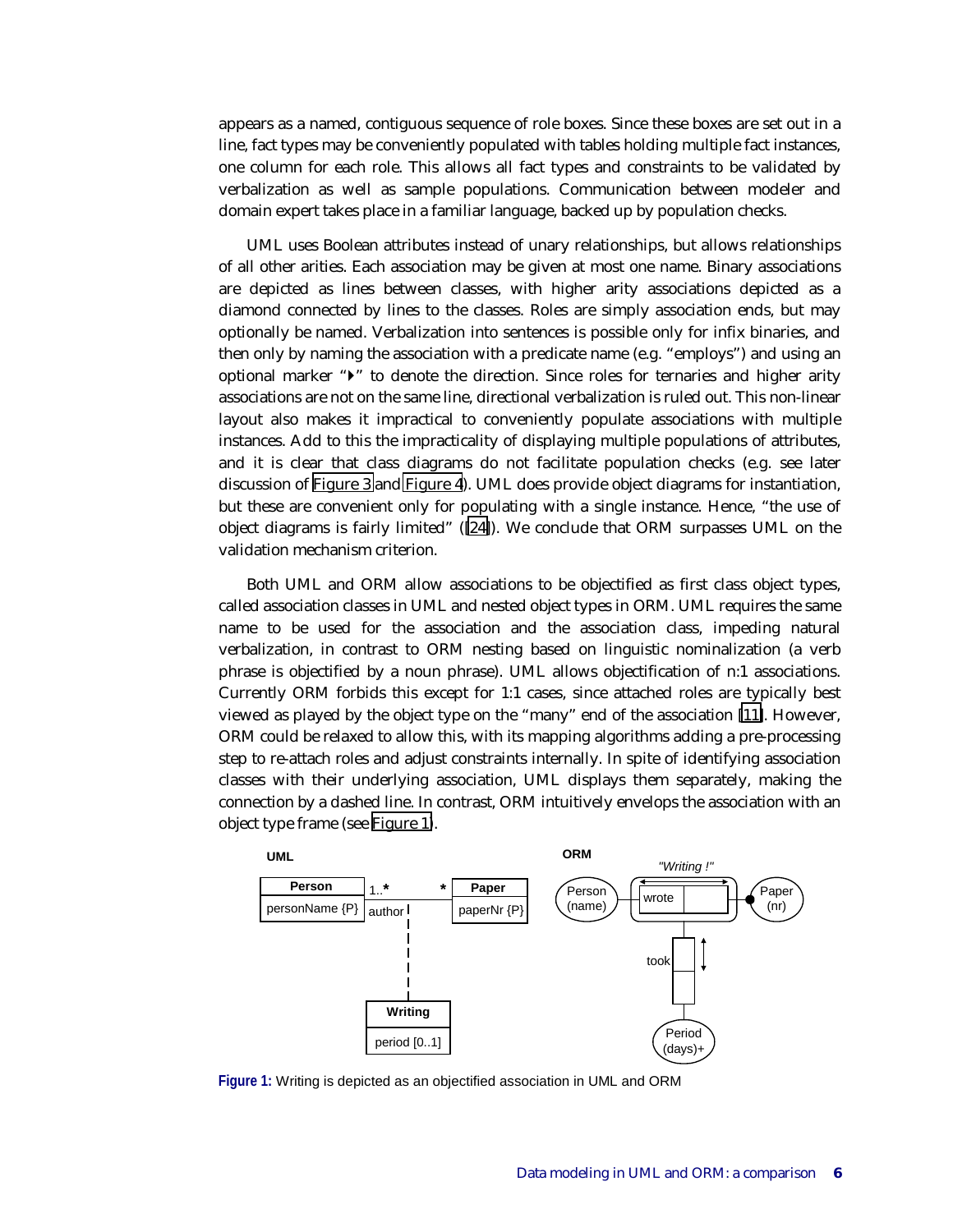## **Constraints**

In [Figure 1,](#page-5-0) the UML diagram includes multiplicity constraints on the association roles. The "1..\*" indicates that each paper is written by one or more persons. In ORM this is captured as a mandatory role constraint, represented graphically by a black dot. VisioModeler, a popular ORM tool, allows this constraint to be entered graphically, or by answering a multiplicity question, or by induction from a sample population, and can automatically verbalize the constraint. If the inverse predicate "is written by" has been entered (its display may be suppressed for tidiness, as in [Figure 1\)](#page-5-0), VisioModeler verbalizes the constraint as "each Paper is written by at least one Person".

In UML the "\*" on the right hand role indicates that each person wrote zero or more papers. In ORM the lack of a mandatory role constraint on the left role indicates it is optional (a person might write no papers), and the arrow-tipped line spanning the predicate is a uniqueness constraint indicating the association is many:many (when the fact table is populated, each whole row is unique). A uniqueness constraint on a single role means that entries in that column of the associated fact table must be unique. Figure 2 summarizes the equivalent constraint notations for binary associations, read from left to right. The third case (m:n optional) is the weakest constraint pattern. Though not shown here, 1:n cases are the reverse of the n:1 cases, and 1:1 cases combine the n:1 and 1:n cases.



**Figure 2:** Some equivalent representations in UML and ORM

An internal constraint applies to roles in a single association. For an n-ary association, each internal uniqueness constraint must span at least n-1 roles. Unlike many ER notations, UML and ORM can express all possible internal uniqueness constraints. For example, [Figure 3](#page-7-0) is a UML diagram that includes a ternary association (Usage) in which both Room-Time and Time-Activity pairs are unique. This schema also includes a textual constraint written informally as note attached by dashed lines to the three associations involved in the constraint. A textual constraint is needed here since UML provides no graphical way of capturing the constraint. UML does allow the constraint to be captured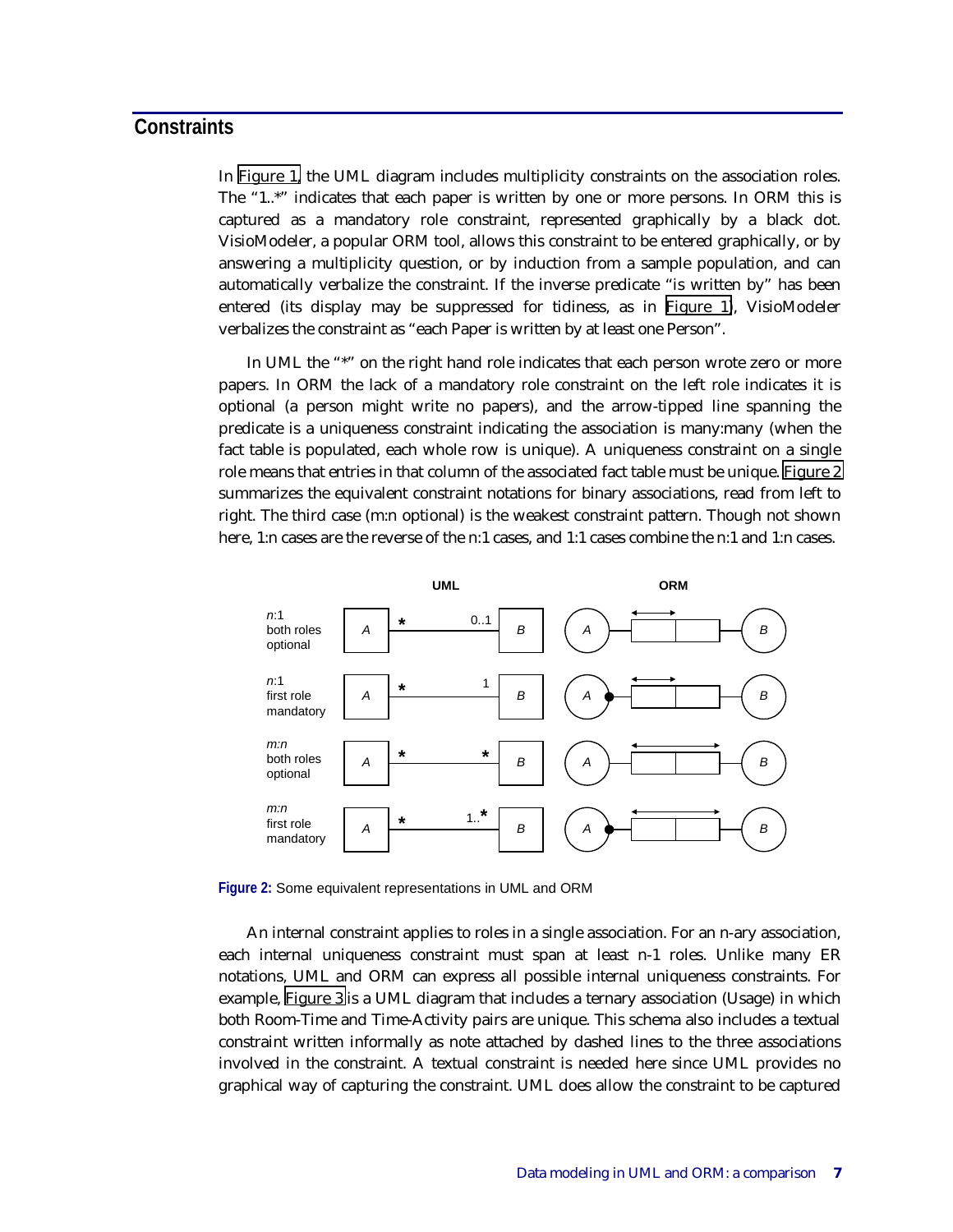<span id="page-7-0"></span>formally in OCL, but the syntax of OCL is too mathematical for it to be used to validate rules with subject matter experts who typically have little technical background.



**Figure 3:** Multiplicity constraints on a ternary in UML, and a textual constraint declared in a note

An ORM depiction of the same situation is shown in [Figure 4,](#page-8-0) along with sample populations. The dotted arrow is a join-subset constraint (see later) that formally captures the textual constraint shown in the UML version. Note how useful populations are for checking the constraints. For example, the data clearly illustrate the uniqueness constraints. If Time-Activity is not really unique, this can be shown by adding a counterexample. If UML object diagrams were used to show these populations, the constraint patterns would be far harder to see, since each instance of each class and association would be shown separately (checking even the simple 1:1 constraint between facility codes and names requires inspecting three facility objects). Although in principle, ORM-like fact tables could be used with UML associations, relating association-roles to the relevant fact columns would often be awkward.

Multiplicity constraints in UML may specify any range of occurrence frequencies (e.g. 1, 3..7) but each is applied to a single role (for n-aries, the range indicates what is possible when the other n-1 classes have a fixed value). ORM allows the same ranges, but partitions the multiplicity concept into the orthogonal notions of mandatory role and frequency constraints. This useful separation localizes global impact to just the mandatory role constraint (e.g. every population instance of an object type A must play every mandatory role of A). Because of its non-local impact, modelers should omit this constraint unless it is really needed (as in [Figure 1\)](#page-5-0). ORM frequency constraints apply only to populations of the constrained roles (e.g. if an instance plays that role, it does so the specified number of times) and hence have only local impact. Frequency constraints in ORM are depicted as number ranges next to the relevant roles. For example, to add the constraint that papers must be reviewed by at least 2 people, we add the mark "≥2" beside the first role of Paper is reviewed by Person. Uniqueness constraints are just frequency constraints with a frequency of 1, but have a special notation because of their importance.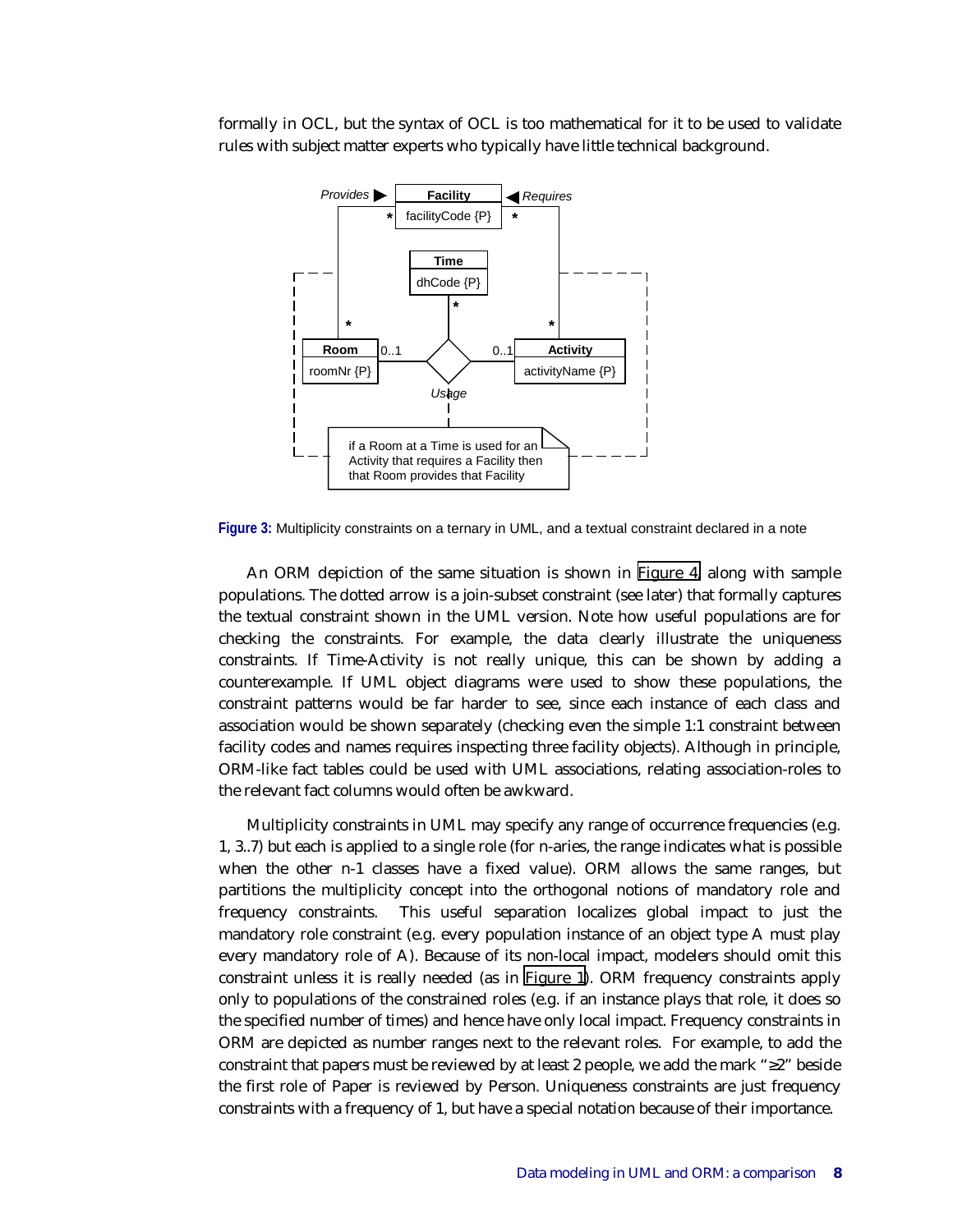<span id="page-8-0"></span>

**Figure 4:** An ORM diagram with sample populations

Attribute multiplicity constraints in UML are placed in square brackets after the attribute name (e.g. [Figure 1\)](#page-5-0). If no such constraint is specified, the attribute is assumed to be single-valued and mandatory. Multi-valued attributes are arguably an implementation concern. Mandatory role constraints in ORM may apply to a disjunction of roles, e.g. each academic is either tenured or contracted till some date. UML cannot express disjunctive mandatory role constraints graphically. Perhaps influenced by oids, UML omits a standard notation for attribute uniqueness constraints (candidate keys). It suggests that boldface might be used for this (or other purposes) as a tool extension. Another alternative is to annotate unique attributes with comments (e.g.  $\{P\}$  for primary reference, {U1} etc.).

Frequency and uniqueness constraints in ORM may apply to a sequence of any number of roles from any number of predicates. This goes far beyond the graphical expressibility of UML. For example, consider the m:n fact type Account(nr) is used by Client(nr) and the n:1 fact type Account(nr) has AccountType(code), and add the uniqueness constraint that for any given account type, each client has at most one account [[12,](#page-16-0) p. 407]. ORM constraints that span different predicates are called external constraints. Only a few of these can be graphically expressed in UML. For example, subset and equality constraints in ORM may be expressed between two compatible role-sequences, where each sequence is formed by projection from possibly many connected predicates. [Figure 5](#page-9-0) includes two simple examples: students have second names only if they have first names, and may pass tests in a course only if they enrolled in that course. ORM visually distinguishes value types from entity types by using dashed-ellipses (e.g. Surname, FirstName and SecondName).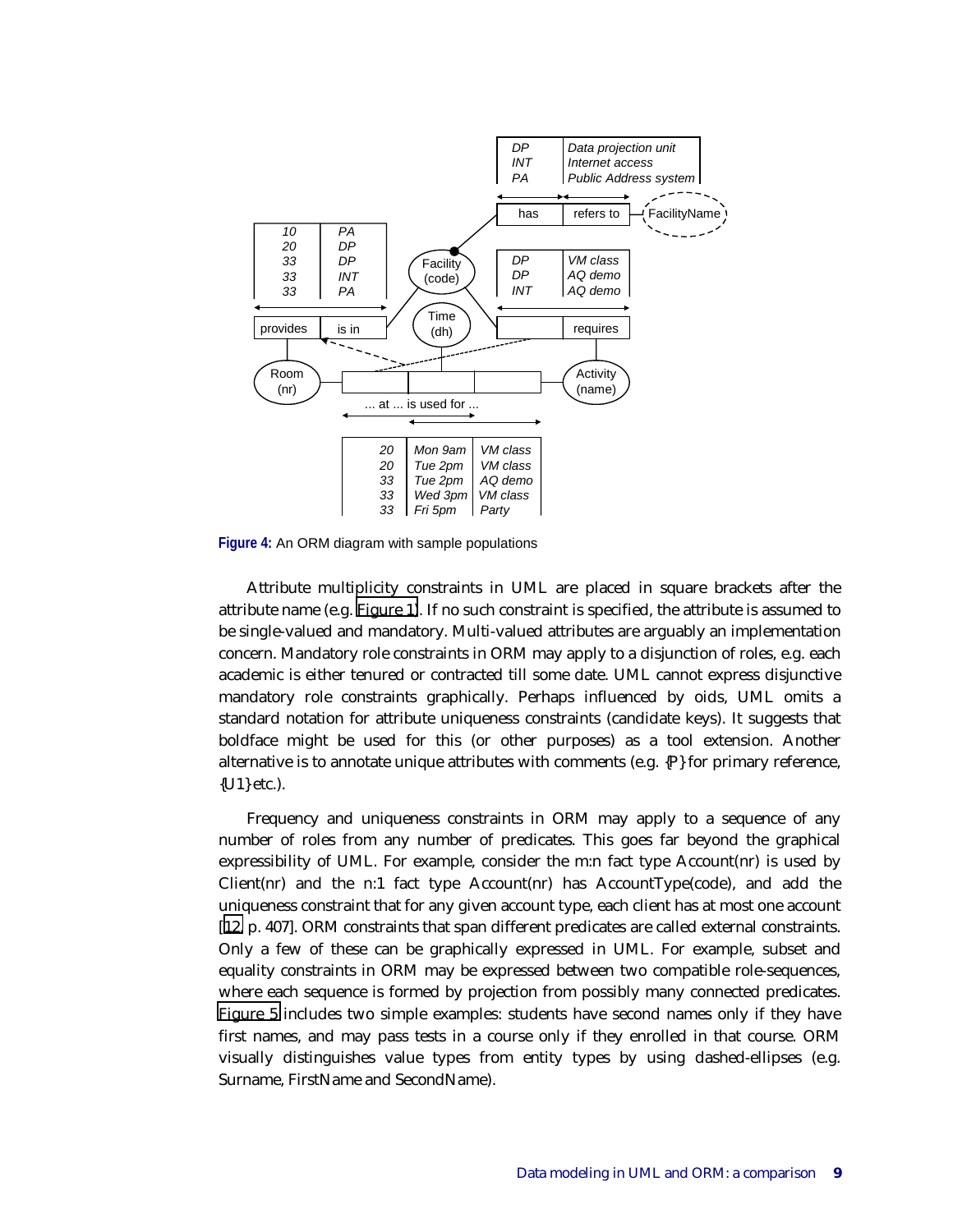<span id="page-9-0"></span>

**Figure 5** Subset constraints in ORM

UML is capable of diagramming only basic subset constraints between binary associations, e.g. in Figure 6, a person who chairs a committee must be a member of it. UML omits a notation for diagramming subset constraints between parts of associations (as in Figure 5), and this inability to project on the relevant roles invites modeling errors (e.g. [[0\]](#page-16-0), p. 68). However, as the right half of Figure 6 illustrates, it is possible to capture ORM subset constraints in UML by adding a textual constraint or sometimes by applying a model transformation (e.g. remodel a ternary using an association class)



**Figure 6** Specifying subset constraints in UML directly or by other means

The dotted arrow in [Figure 4](#page-8-0) expressed the following join-subset constraint: if a Room at a Time is used for an Activity that requires a Facility then that Room provides that Facility. If we need to record the title and sex of each employee, we should also include a populated relationship type indicating which titles determine which sex (e.g. "Mrs", "Miss", "Ms" and "Lady" apply only to the female sex). In ORM this is easily visualized as a join-subset constraint (see [Figure 7\)](#page-10-0) and verbalized (if Person1 has a Title that determines Sex1 then Person1 is of Sex1). If we instead model title and sex as attributes, this rule cannot be diagrammed. In ORM a value constraint restricts the population of a value type, and is indicated in braces. In UML, such constraints may be declared as enumerations or as textual constraints (e.g. see the Sexcode constraint in [Figure 7\)](#page-10-0).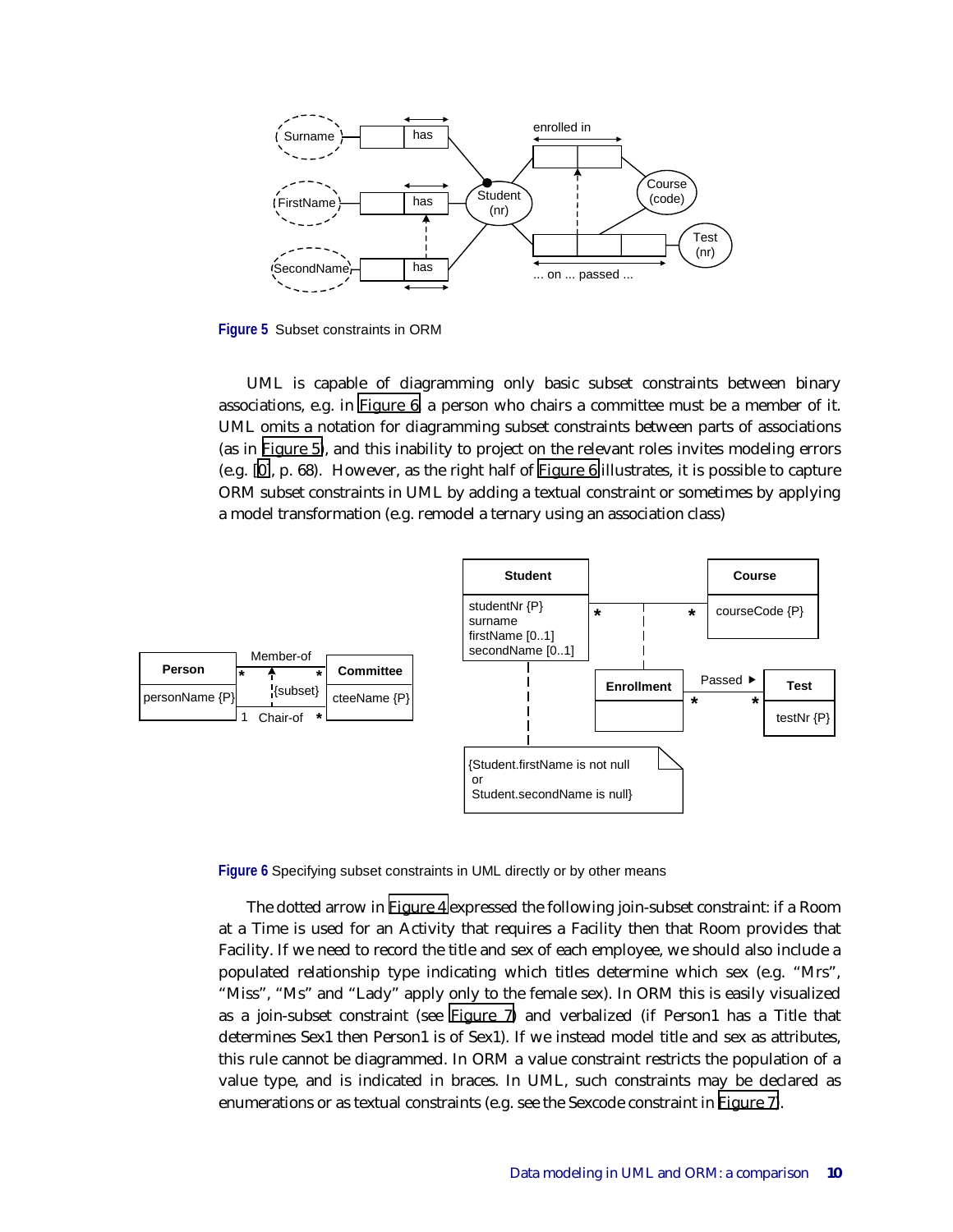<span id="page-10-0"></span>

**Figure 7** ORM makes it easy to capture the constraint between title and sex

ORM allows exclusion constraints over a set of compatible role-sequences, by connecting "⊗" by dotted lines to the relevant role-sequences. For example, given the associations Person wrote Paper and Person reviewed Paper, consider the two exclusion constraints: no person wrote and reviewed; no person wrote and reviewed the same paper. ORM distinguishes these cases by noting the precise arguments of the constraint. If a set of roles is both exclusive and disjunctively mandatory, ORM specifies this by combining an exclusion and disjunctive-mandatory constraint. This "exclusive or" case is captured in UML by connecting "{xor}" to the relevant associations by dashed lines to indicate exactly one is played. UML has no graphic notation for simple exclusion between roles, role-sequences, attributes, or between attributes and associations. As a convenience, ORM also includes *equality constraints* as an abbreviation for subset constraints in both directions.

UML uses qualified associations in many cases where ORM uses an external uniqueness constraint for co-referencing. [Figure 8](#page-11-0) is based on an example from the UML standard [\[24\]](#page-16-0), along with the ORM counterpart. Qualified associations are shown as named, smaller rectangles attached to a class. ORM uses a circled "u" to denote an external uniqueness constraint (the bank name and account number uniquely define the account). The UML notation is less clear, and less adaptable. For example, if we now want to record something about the account (e.g. its balance) we need to introduce an Account class, and the connection to accountNr is unclear. The problem can be solved in UML by using an association class instead, though this is not always natural.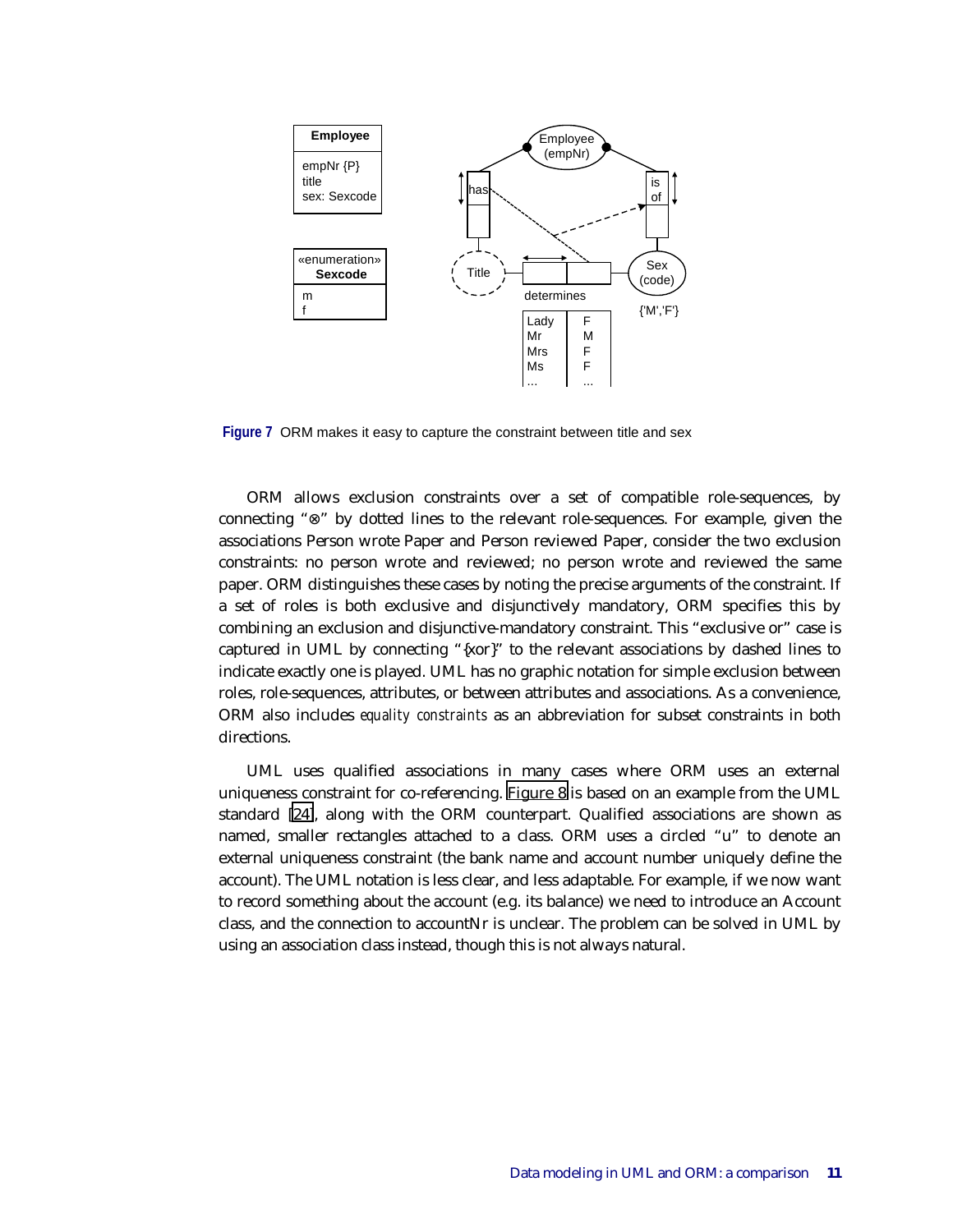<span id="page-11-0"></span>

**Figure 8** Qualified association in UML, and co-referenced object type in ORM

Both UML and ORM provide support for subtyping, including multiple inheritance. Both show subtypes outside, connected by arrows to their supertype(s), and both allow declaration of constraints between subtypes such as exclusion and totality. UML provides only weak support for defining subtypes: a discriminator label may be attached to subtype arrows to indicate the basis for the classification (e.g. a "sex" discriminator might specialize Man and Woman from Person). This does not guarantee that instances populating these subtypes have the correct values for a sex attribute that might apply to Person. Moreover, more complicated subtype definitions are sometimes required. Finally, subtype constraints such as exclusion and totality are typically implied by subtype definitions in conjunction with existing constraints on the supertypes; these implications are captured in ORM but are ignored in UML, leading to the possibility of inconsistent UML models. For further discussion on these issues see [\[12, 16\]](#page-16-0).

ORM includes a number of other graphic constraints with no counterpart in UML. For example, ring constraints such as irreflexivity, asymmetry, intransitivity and acyclicity, may be specified over a pair of roles played by the same object type (e.g. Person is parent of Person is acyclic and deontically intransitive). Such constraints can be specified as comments in UML. UML treats aggregation as a special kind of whole/part association, attaching a small diamond to the role at the "whole" end of the association. In ORM this is shown as an m:n association Whole contains Part. UML treats composition as a stronger form of aggregation in which each part belongs to at most one whole (in ORM the "contains" predicate becomes 1:n). Whole and Part are not necessarily disjoint types, so ring constraints may apply (e.g. Part contains Part). UML aggregation also has behavioral semantics concerned with implementation at the code level (e.g. copy and access semantics), but these are not conceptual issues and have no counterpart in ORM.

UML allows collection types to be specified as annotations. For example, if we wish to record the order in which authors are listed for any given paper, the UML diagram in [Figure 1](#page-5-0) can have its author role annotated by "{ordered}". This denotes an ordered set (sequence with unique members). ORM has two approaches to handle this. One way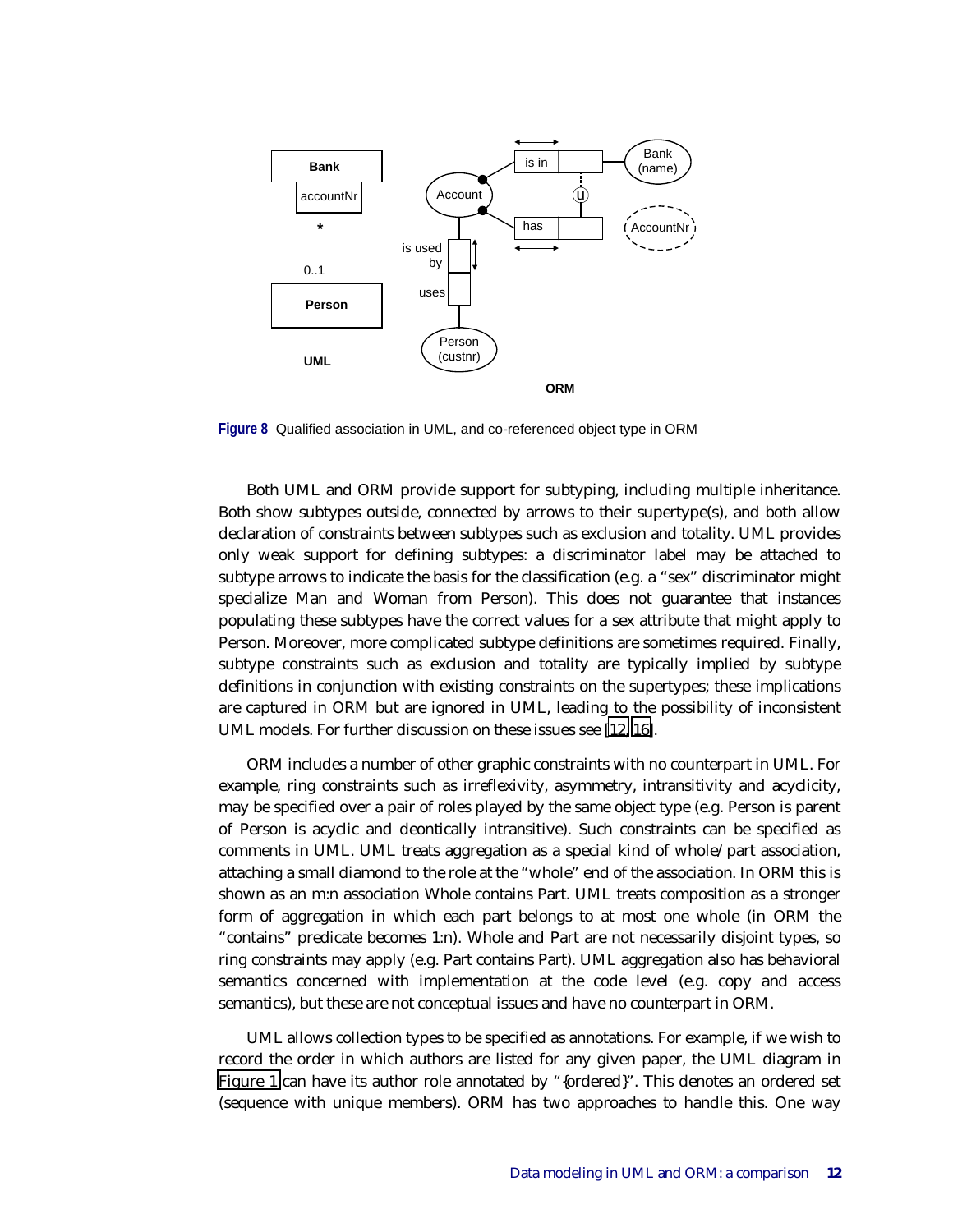keeps base predicates elementary, annotating them with the appropriate constructor as an implementation instruction. In this example, we use the ternary fact type Person wrote Paper in Position, place uniqueness constraints over Person-Paper and Paper-Position, and annotate the predicate with "{seq}" to indicate mapping the positional information as a unique sequence. Sets, sequences and bags may be treated similarly. This method is recommended, partly because elementarity allows individual instantiation and simplifies the semantics. The other way allows complex object types in the base model by applying constructors directly to them (e.g. [[21\]](#page-16-0)).

Both ORM and UML include object cardinality constraints for limiting the cardinality of a type's population. For example, the number of senators may be capped at 50 in ORM by writing "#≤50" beside the object type Senator, and in UML by writing "50" at the top right hand corner of the Senator class. In UML, attributes may be assigned default values, and restrictions placed on their changeability (e.g. "frozen"). Although not supported in ORM, such features could easily be added to ORM as role properties. More sophisticated proposals to extend ORM to handle default information have also been made [[18\]](#page-16-0).

ORM includes various sub-conceptual notations that allow a pure conceptual model to be annotated with implementation detail (e.g. indexes, subtype mapping choices, constructors). UML includes a vast set of such annotations for class diagrams, providing intricate detail for implementation in object-oriented code (e.g. navigation directions across associations, attribute visibility (public, protected, private), etc.). These are irrelevant to conceptual modeling and are hence ignored in this paper.

#### **Textual languages for constraints, derivation and queries**

Graphical languages are convenient for expressing common constraints. However, their simplicity comes at the cost of expressive power. The common solution is to add textual constraint annotations to the notation. UML allows informal, semi-formal, and formal constraints. As an extension, UML includes OCL (Object Constraint Language) as a formal textual constraint language. OCL was part of a submission by IBM and ObjecTime Limited to the OMG. OCL was developed by Jos Warmer and is based on the Syntropy method of Steve Cook and John Daniels. Constraint languages tend to be either algebraic (e.g. OBJ) or model based (e.g. Z and VDM). OCL is a model based constraint language. Constraints define the set of legal models. For example, a stack pop operation could be specified as:

Stack::pop() : Element pre: elements->notEmpty post: elements@pre = elements->append(result)

This means that before a pop operation, the list of elements must be nonempty, and after a pop operation the list of elements before the pop equals the list after the pop with the result appended. By contrast, in an algebraic language we would use axioms like the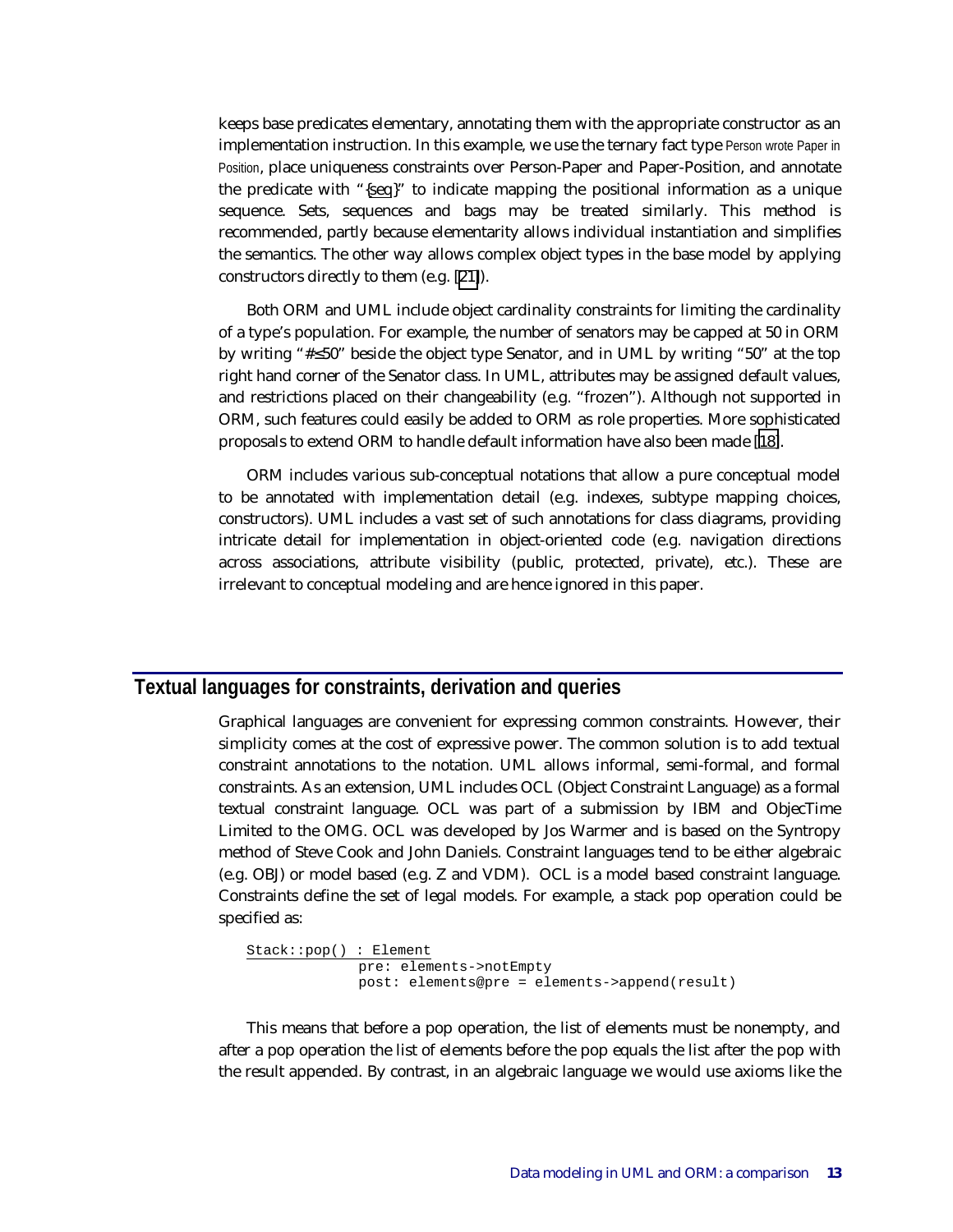following (meaning that if we push an element e onto a stack, then a pop operation will return e):

```
∀ s:Stack; e:Element •
      s.push(e).pop() = e
```
Any practical constraint language must deal with undefined values. For example, the following specification declares an operation to calculate the result of dividing a real number by denom. Note: if denom is zero (and hence the result undefined) then the result is zero.

```
Real::safeDiv(denom:Real) : Real
post: self@pre = self and
      denom = 0.0 implies result = 0.0 and
      denom <> 0.0 implies result = value@pre / denom
```
In OCL, expressions containing undefined expressions are themselves undefined. To stop the entire expression above becoming undefined, logical operators follow Kripke's strong three valued logic (K3). In K3, a implies b is true exactly when a is false or a and b are true; thus the above specification is defined for denom  $= 0.0$ . In practice, much more careful handling of undefined expressions is required [\[3\]](#page-15-0). For example, using K3 instead of classical logic means that theorems from standard mathematics cannot be used for proofs. Having to redevelop standard results is error prone and greatly increases the effort required to prove results.

UML attributes and associations may be derived (e.g. /count). OCL can be used to express the derivation rules through constraints. For example, the following invariant expresses a derivation rule for /count.

```
Stack
    count = elements->size
```
Various textual languages have been defined to express constraints, derivation rules and queries in ORM (e.g. RIDL [\[23\]](#page-16-0), PSM [\[20\]](#page-16-0) and ConQuer [\[4,](#page-15-0) [5\]](#page-15-0)). Of these, only ConQuer has been implemented in a conceptual query tool. ConQuer is essentially classical logic with set theory. Unlike OCL, ConQuer is based on standard mathematics and thus can use all the theorems of standard mathematics. Also unlike OCL, ConQuer is designed to take advantage of modern user interfaces. Derivation rules are expressible in ConQuer using set comprehension, since an ORM fact table is essentially a set of tuples. In ConQuer, the derived fact: 'Product has gross margin of MoneyAmount.' is expressible as:

Product has cost of MoneyAmount **as** Cost

└─ has wholesale price of MoneyAmount **as** Price

└─ Price - Cost

Or mathematically, as: { p:Product; m:MoneyAmount  $\vert \exists$  c: MoneyAmount; w: MoneyAmount • p has cost of  $c \land p$  has wholesale price of  $w \land m = w - c$  }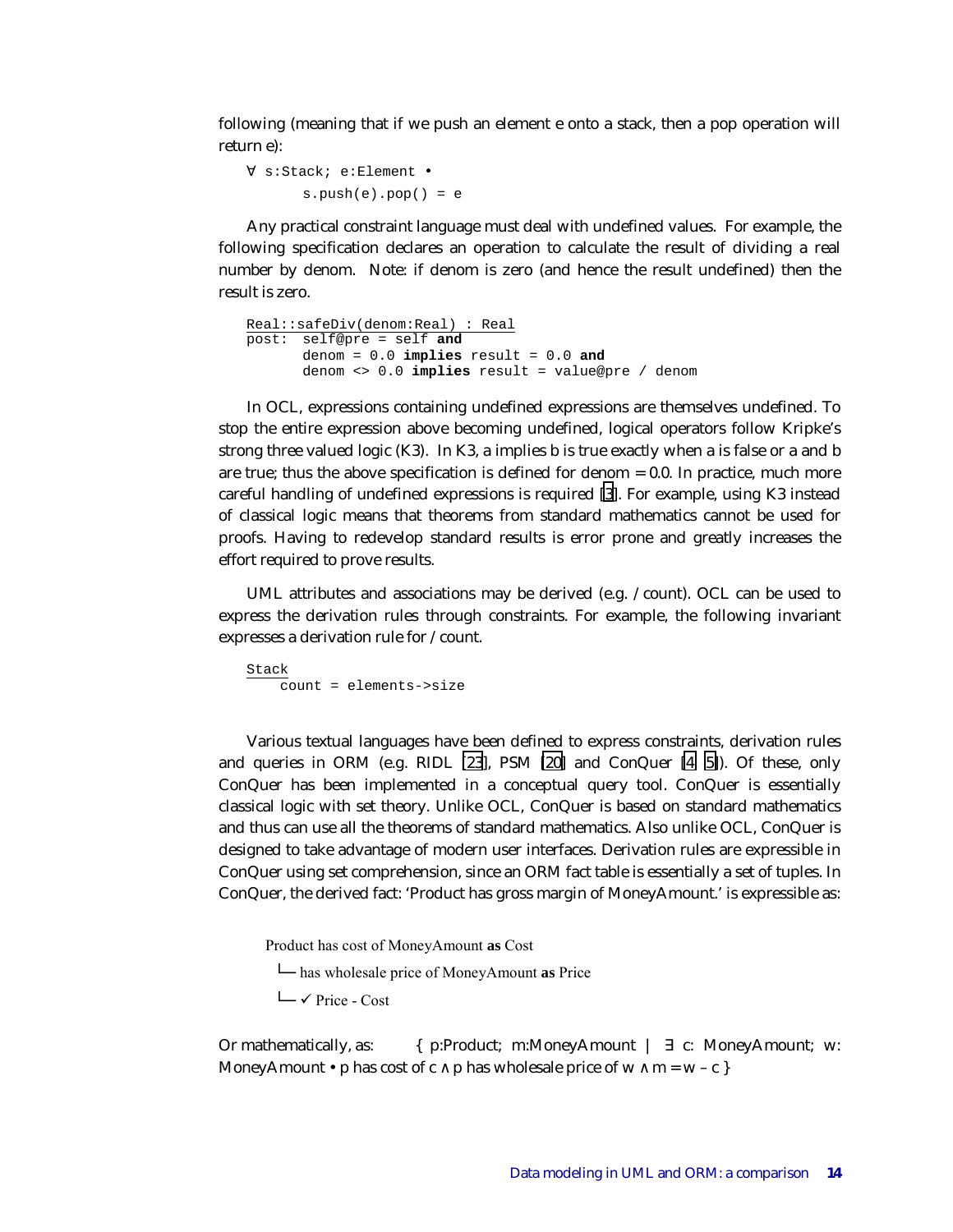Similarly, the constraint: 'No product may have a gross margin under 30%.' is expressible as:

**for no** Product

Product has cost of MoneyAmount **as** Cost

└─ has wholesale price of MoneyAmount **as** Price

 $\Box$  Price / Cost < 1.3

Or mathematically, as:  $\lnot \exists$  p:Product •  $\exists$  c: MoneyAmount; w: MoneyAmount • p has cost of c  $\land$  p has wholesale price of w  $\land$  w / c < 1.3

By using a '.' notation, OCL is able to express mathematical expressions more succinctly than ConQuer. However, since ORM already supports named roles, ConQuer could be extended to support expressions like:

 $\checkmark$  Product

└─ Product.Price - Product.Cost

A disadvantage of the dot notation is its reliance on functional attributes. Constraint changes and schema additions might require attributes to be remodeled, making the expression obsolete. ConQuer's predicate-based notation is immune to such changes. Nevertheless, some features may reliably remain functional (e.g. birthdate), and for mathematical operations functional notation is certainly convenient.

For common data modeling constraints, such as subset constraints, ORM's graphical notation is more clear and less error prone than UML's textual notation. As well, ORM's graphical constraints can be automatically mapped to efficient SQL. By contrast, code generated from UML's OCL constraints is unlikely to be as efficient as hand crafted SQL. UML constraints could be expressed in SQL but at the cost of both being error prone and less clear. However, OCL's rich constraint language does allow a wide variety of constraints to be expressed succinctly. For example, OCL has a rich language for dealing with collections and associations. The constraint "Every student must take at least two foreign language courses.", applied to [Figure 6,](#page-9-0) can be expressed in OCL as:

```
Student
    \overline{\text{course}}->select(c | courseCode.substring(1, 2) = 'FL')->size >= 2
```
Debate rages over how desirable it is for textual constraint languages to be efficiently translatable into code. The prospect of automatically generating code from constraints is attractive, but this must be weighed against reduced expressive power. OCL strikes a good balance since OCL constraints are easily mapped into procedural code yet the language has many powerful constructs.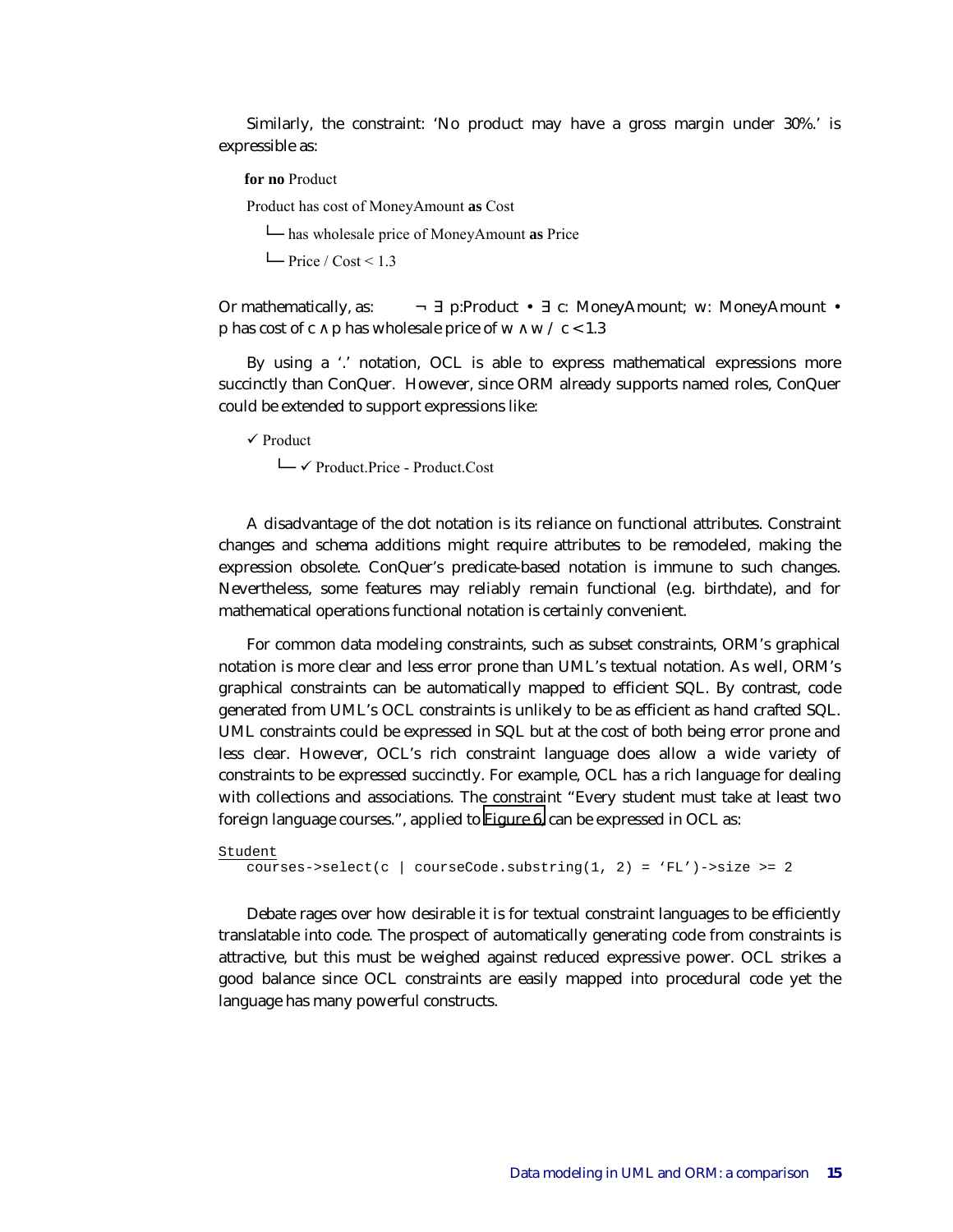## <span id="page-15-0"></span>**Conclusion**

This paper identified the following principles for evaluating modeling languages and applied them in evaluating UML and ORM for conceptual data modeling: expressibility; clarity; semantic stability; semantic relevance; validation mechanisms; abstraction mechanisms; formal foundations. Although ORM's richer constraint notation makes it more expressive graphically, both methods extend expressibility through the use of textual languages. ORM scores higher on clarity, because its structures may be directly verbalized as sentences, it is based on fewer, more orthogonal constructs, and it reveals semantic connections across domains. Being attribute-free, ORM is more stable for both modeling and queries. ORM is easier to validate (through verbalization and multiple instantiation). Both methods are amenable to similar abstraction mechanisms, and have adequate formal foundations. UML class diagrams are often more compact, and can be adorned with a vast array of implementation detail for engineering to and from objectoriented programming code. Moreover, UML includes mechanisms for modeling behavior, and its acceptance as an OMG standard is helping it gain wide support in industry, especially for the design of object-oriented software.

Thus both methods have their own advantages. For data modeling purposes, it seems worthwhile to provide tool support that would allow users to gain the advantages of performing conceptual modeling in ORM, while still allowing them to work with UML. Visio Enterprise already supports transformations between ORM, ER, Relational and Object-Relational models, as well as fully supporting UML. Research is currently under way to add transformations between ORM and UML. Once this support is widely available, empirical studies are planned to study why and how practitioners choose and/or integrate modeling methods in practice.

### **References**

- 1. Barros, A., ter Hofstede, A. & Proper, H. 1997. 'Towards real-scale business transaction workflow modelling', *Proc. CAiSE'97* (Barcelona, Spain, June), A. Olive, J. Pastor eds, Springer Verlag, Berlin, 437- 450.
- 2. Blaha, M. & Premerlani, W. 1998, *Object-Oriented Modeling and Design for Database Applications*, Prentice Hall, New Jersey.
- 3. Bloesch, A. 1995, 'The Standard Ergo Theories', *Technical Report 95-43*, Software Verification Research Centre, The University of Queensland, Brisbane, Australia (Oct.).
- 4. Bloesch, A. & Halpin, T. 1996, 'ConQuer: a conceptual query language', *Proc. 15th International Conference on Conceptual Modeling ER'96* (Cottbus, Germany), B. Thalheim ed., Springer LNCS 1157 (Oct.) 121-133.
- 5. Bloesch, A. & Halpin, T. 1997, 'Conceptual queries using ConQuer-II', *Proc. 16th Int. Conf. on Conceptual Modeling ER'97* (Los Angeles), D. Embley, R. Goldstein eds, Springer LNCS 1331 (Nov.) 113-126.
- 6. Campbell, L., Halpin, T. & Proper, H. 1996, 'Conceptual schemas with abstractions: making flat conceptual schemas more comprehensible', *Data & Knowledge Engineering*, 20, 1, 39-85.
- 7. De Troyer, O. & Meersman, R. 1995, 'A logic framework for a semantics of object oriented data modeling', *OOER'95: Object-Oriented and Entity-Relationship Modeling*, Springer LNCS. 1021, (Dec.) 238- 49.
- 8. Embley, D. 1998, *Object Database Management*, Addison-Wesley.